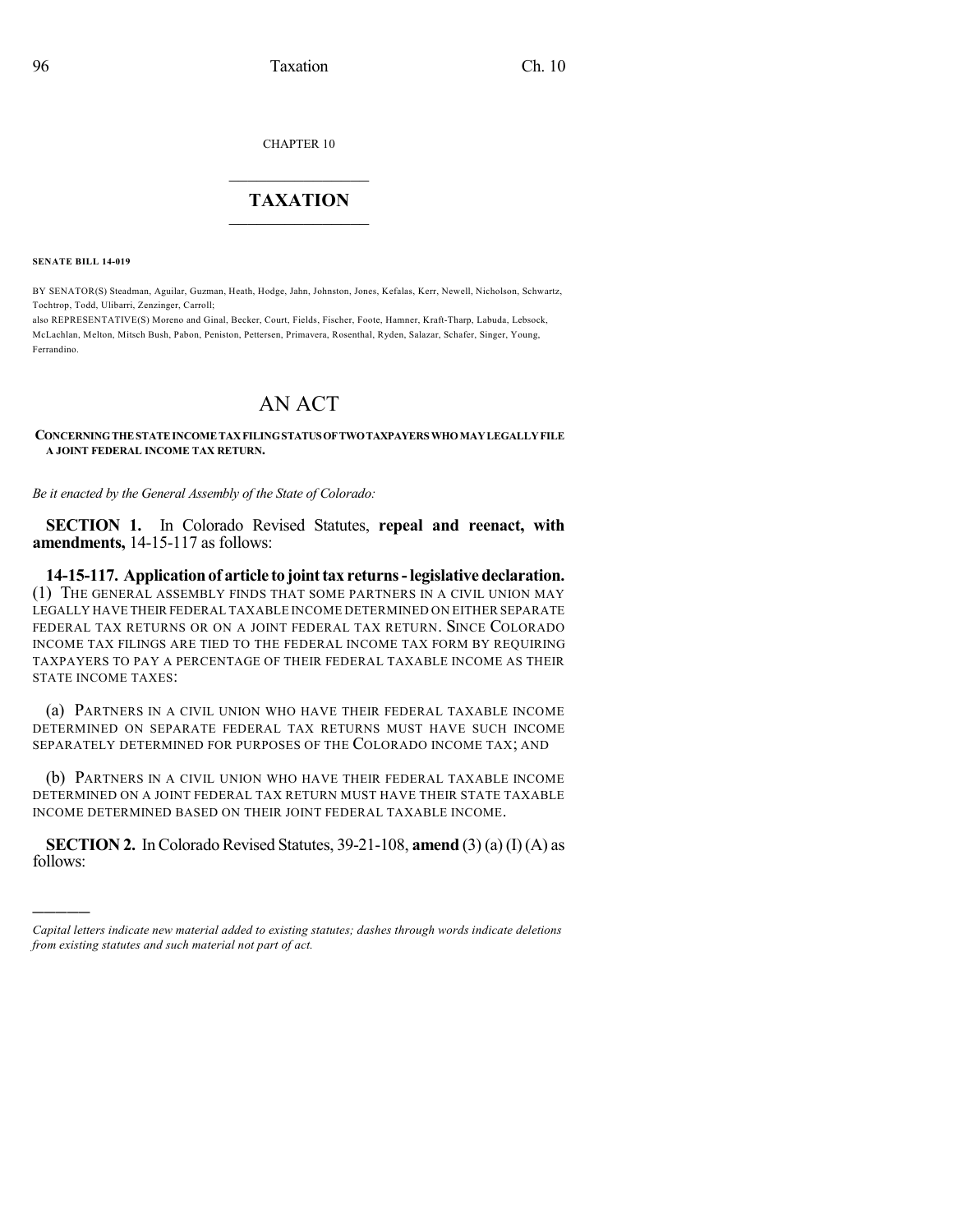**39-21-108. Refunds.** (3) (a)(I) (A) Whenever it is established that any taxpayer has, for any period open under the statutes, overpaid a tax covered by articles 22 and 26 to 29 of this title, article 60 of title 34, C.R.S., and article 3 of title 42, C.R.S., and that: There is an unpaid balance of tax and interest accrued, according to the records of the executive director, owing by such taxpayer for any other period; there is an amount required to be repaid to the unemployment compensation fund pursuant to section 8-81-101 (4), C.R.S., the amount of which has been determined to be owing as a result of a final agency determination or judicial decision or that has been reduced to judgment by the division of unemployment insurance in the department of labor and employment; there is any unpaid child support debt as set forth in section 14-14-104, C.R.S., or child support arrearages that are the subject of enforcement services provided pursuant to section  $26-13-106$ , C.R.S., as certified by the department of human services; there are any unpaid obligations owing to the state as set forth in section 26-2-133, C.R.S., for overpayment of public assistance or medical assistance benefits, the amount of which has been determined to be owing as a result of final agency determination or judicial decision or that has been reduced to judgment, as certified by the department of human services; there is any unpaid loan or other obligation due to a state-supported institution of higher education as set forth in section 23-5-115, C.R.S., the amount of which has been determined to be owing as a result of a final agency determination or judicial decision or that has been reduced to judgment, as certified by the appropriate institution; there is any unpaid loan due to the student loan division of the department of higher education as set forth in section 23-3.1-104 (1)(p), C.R.S., the amount of which has been determined to be owing as a result of a final agency determination or judicial decision or that has been reduced to judgment, as certified by the division; there is any unpaid loan due to the collegeinvest division of the department of higher education as set forth in section 23-3.1-206, C.R.S., the amount of which has been determined to be owing as a result of a final agency determination or judicial decision or that has been reduced to judgment; there is any outstanding judicial fine, fee, cost, or surcharge as set forth in section  $16-11-101.8$ , C.R.S., or judicial restitution as set forth in section 16-18.5-106.8, C.R.S., the amount of which has been determined to be owing as a result of a final judicial department determination or certified by the judicial department as a judgment owed the state or a victim; there is any unpaid debt owing to the state or any agency thereof by such taxpayer, and that isfound to be owing as a result of a final agency determination orthe amount of which has been reduced to judgment and as certified by the controller; or the taxpayer is a qualified individual identified pursuant to section 39-22-120 (10) or 39-22-2003 (9), so much of the overpayment of tax plus interest allowable thereon as does not exceed the amount of such unpaid balance or unpaid debt must be credited first to the unpaid balance of tax and interest accrued and then to the unpaid debt, and any excess of the overpayment must be refunded. If the taxpayer elects to designate his or her refund as a credit against a subsequent year'stax liability, the amount allowed to be so credited must be reduced first by the unpaid balance of tax and interest accrued and then by the unpaid debt. If the taxpayer filed a joint return, the executive director shall notify the taxpayer's spouse OTHER TAXPAYER NAMED ON THE JOINTRETURN that the portion ofthe overpayment that is generated by the spouse's OTHER TAXPAYER's income will be refunded upon receipt of a request detailing said amount. As used in this section, unless the context otherwise requires, "agency" includes a state-supported institution of higher education or a political subdivision of the state under contract with central collection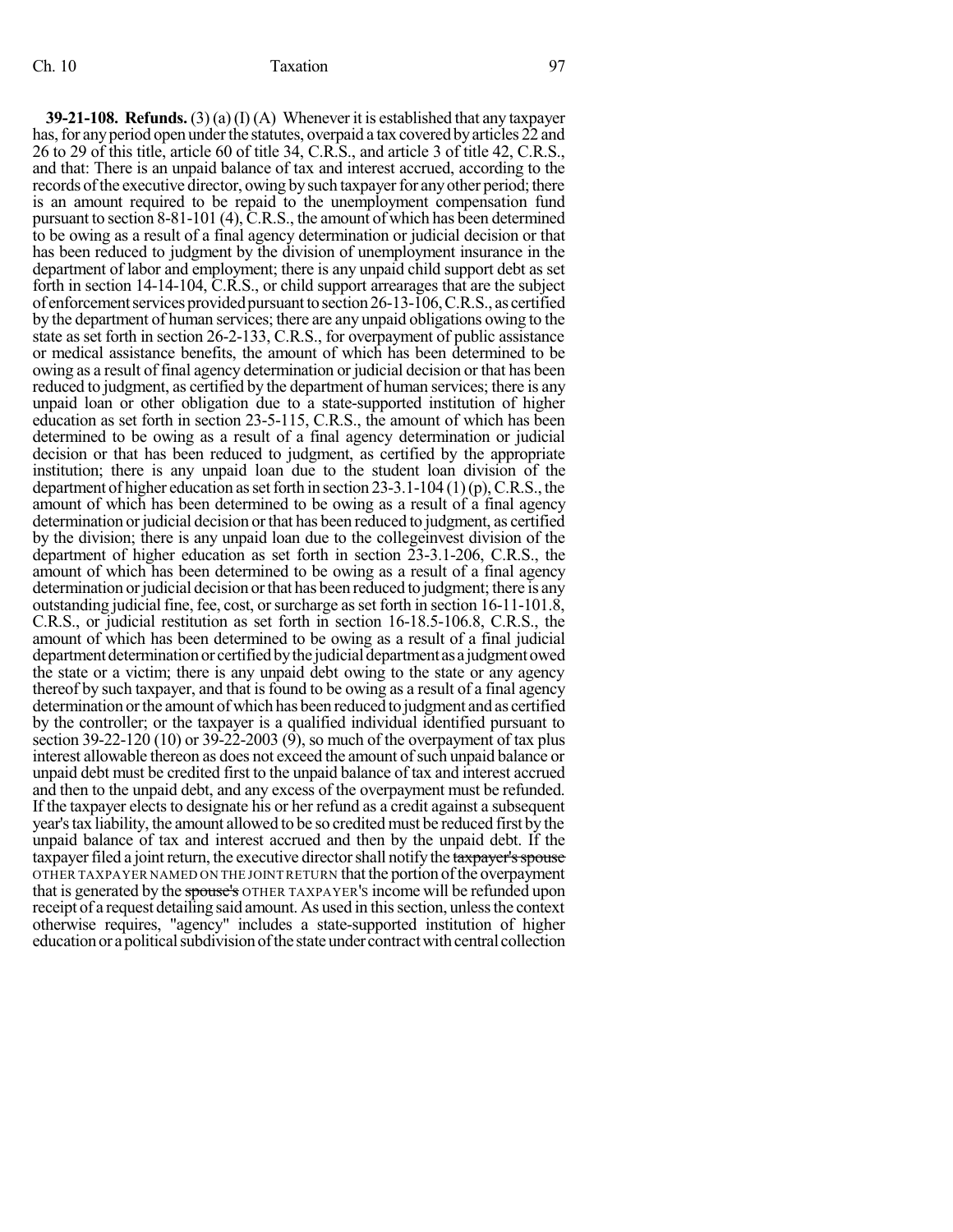services.

**SECTION 3.** In Colorado Revised Statutes, 39-22-107, **amend** (1) and (2) as follows:

**39-22-107. Income tax filing status.** (1) If the federal taxable income of a husband or wife, or both, TWO TAXPAYERS MAY LEGALLY BE DETERMINED ON A JOINT FEDERAL RETURN BUT ACTUALLY is determined on separate federal returns, such income for purposes of the Colorado income tax shall be separately determined.

(2) If the federal taxable income of  $\alpha$  husband and wife two TAXPAYERS is determined on a joint federal return, their tax shall be determined on their joint federal taxable income.

**SECTION 4.** In Colorado Revised Statutes, 39-22-104, **amend** (4) (f) (III), (4) (n) (I) (B), and (4) (n.5) (I) (B) as follows:

**39-22-104. Income tax imposed on individuals, estates, and trusts - single rate - definitions - repeal.** (4) There shall be subtracted from federal taxable income:

(f) (III) For income tax years commencing on or after January 1, 1989, amounts subtracted under this paragraph (f) shall not exceed twenty thousand dollars per tax year; except that, for income tax years commencing on or after January 1, 2000, amounts subtracted under subparagraph (I) of this paragraph (f) shall not exceed twenty-four thousand dollars per tax year for any individual who is sixty-five years of age or older at the close of the taxable year. For the purpose of determining the exclusion allowed by this paragraph  $(f)$ , in the case of a joint return, social security benefits included in federal taxable income shall be apportioned in a ratio of the gross social security benefits of each spouse TAXPAYER to the total gross social security benefits of both spouses TAXPAYERS. For the purposes of this paragraph  $(f)$ , "pensions and annuities" means retirement benefits that are periodic payments attributable to personal services performed by an individual prior to his or her retirement from employment and that arise from an employer-employee relationship, from service in the uniformed services of the United States, or from contributions to a retirement plan which are deductible for federal income tax purposes. "Pensions and annuities" includes lump-sum distributions from pension and profit sharing plans to the extent that such distributions qualify for the tax-averaging computation under section  $402$  (e) (1) of the internal revenue code, distributions from individual retirement arrangements and self-employed retirement accounts to the extent that such distributions are not deemed to be premature distributions for federal income tax purposes, amounts received from fully matured privately purchased annuities, social security benefits, and amounts paid from any such sources by reason of permanent disability or death of the person entitled to receive the benefits.

(n) (I) (B) In the case of two individuals TAXPAYERS filing a joint return, the amount subtracted from federal taxable income shall not exceed two thousand five hundred dollars in any taxable year. In the case of a married individual who files a separate return, TWO TAXPAYERS WHO MAY LEGALLY FILE A JOINT RETURN BUT ACTUALLY FILE SEPARATE RETURNS, only one individual in the marriage OF THE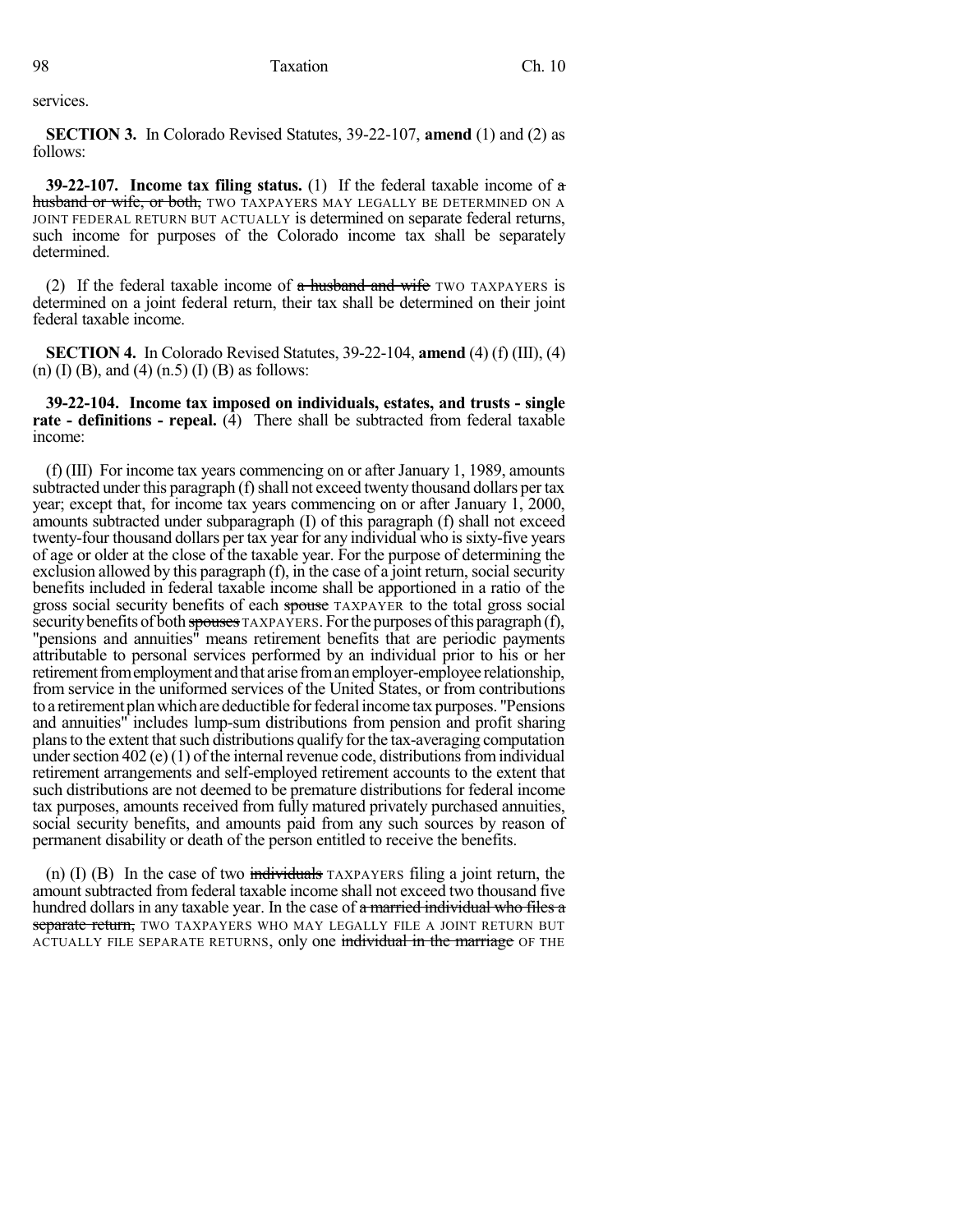## Ch. 10 Taxation 10 Taxation 99

TAXPAYERS may claim the deduction specified in this paragraph (n).

 $(n.5)$  (I) (B) In the case of two individuals TAXPAYERS filing a joint return, the amount subtracted from federal taxable income shall not exceed two thousand five hundred dollars in any taxable year. In the case of a married individual who files a separate return, TWO TAXPAYERS WHO MAY LEGALLY FILE A JOINT RETURN BUT ACTUALLY FILE SEPARATE RETURNS, only one individual in the marriage OF THE TAXPAYERS may claim the deduction specified in this paragraph (n.5).

**SECTION 5.** In Colorado Revised Statutes, 39-22-109, **amend** (3) (a) and (3) (b) as follows:

**39-22-109. Income of a nonresident individual for purposes of Colorado income tax.** (3)(a) If the federal taxable income of  $\alpha$  husband or wife, or both, TWO TAXPAYERS, both of whom are nonresidents, is determined on separate federal returns, their Colorado taxable incomes shall be separately determined.

(b) If the federal taxable income of a husband and wife, TWO TAXPAYERS, both of whom are nonresidents, is determined on a joint federal return, their tax shall be determined on their joint Colorado nonresident federal taxable income.

**SECTION 6.** In Colorado Revised Statutes, 39-22-522, **amend** (4) (a) (III) as follows:

**39-22-522. Credit against tax - conservation easements.** (4) (a) (III) In no eventshall a credit claimed by a taxpayer filing a joint federal return, or the sum of the credits claimed by taxpayers filing married WHO MAY LEGALLY FILE A JOINT FEDERAL RETURN BUT ACTUALLY FILE separate federal returns, exceed the dollar limitations of this paragraph (a).

**SECTION 7.** In Colorado Revised Statutes, 39-22-604, **amend** (11) asfollows:

**39-22-604. Withholding tax - requirement to withhold - tax lien - exemption from lien - definitions.** (11) Separate refunds may be made by the department to a husband or wife TWO TAXPAYERS who have filed a joint return, at the written request of either, the amount payable to each spouse TAXPAYER being proportioned upon the gross earnings of each as shall be established to the satisfaction of the department. If an employee entitled to a refund dies, payment of such refund shall be made in such manner as provided for by law for distribution of moneys payable by the state of Colorado to a decedent.

**SECTION 8.** In Colorado Revised Statutes, 39-22-605, **amend** (6) (c) (II) as follows:

**39-22-605. Failure by individual to pay estimated income tax.** (6) For purposes of this section, the amount of the required installments shall be as follows:

(c) Limitation on use of preceding year's tax:

(II) In the case of  $\alpha$  married individual A TAXPAYER who MAY LEGALLY FILE A JOINT FEDERAL RETURN BUT ACTUALLY files a separate return for the taxable year